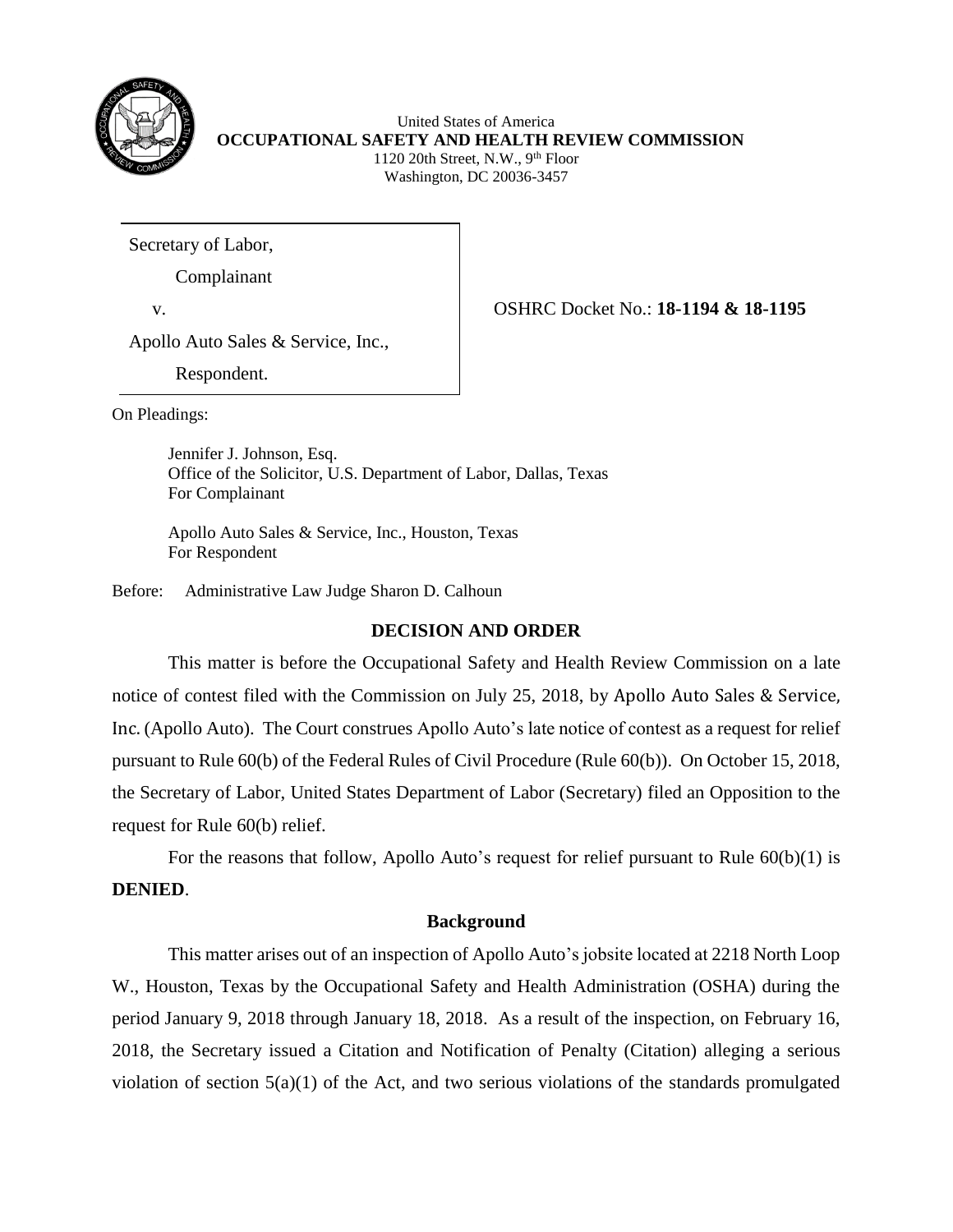under section 5(a)(2) of the Act. The Citation also alleges an other-than-serious violation. Penalties in the total amount of \$6,652.00 were proposed for the alleged violations.

The Citation also provides Apollo Auto had 15 working days from the date of receipt to contest the Citation. The Citation initially was mailed to Apollo Auto by first class mail, however it was returned "undeliverable." OSHA then sent the Citation to Apollo Auto by United Parcel Service (UPS), and it was delivered on March 6, 2018 (Opposition, Exh. A, ¶ 2; Exh. A, attachment 2). As a result of the March 6, 2018, delivery date, excluding weekends and Federal holidays, the 15-day contest period expired on March 27, 2018. Apollo Auto did not file a Notice of Contest within the 15-day contest period. Therefore, the Citation became a Final Order of the Commission under § 10(a) of the Act, as of the end of the contest period. On May 1, 2018, OSHA requested abatement documentation and notified Apollo that the Citation had become final on March 27, 2018.

OSHA conducted a follow up inspection of Apollo Auto's cited worksite on May 9, 2018. As a result of the follow up inspection, on May 17, 2018, OSHA issued a Notification of Failure to Abate Alleged Violations (Failure to Abate) regarding the violation previously issued on February 16, 2018, as a serious violation of section  $5(a)(1)$  of the Act; and proposed a penalty in the amount of \$25,868.00 for the Failure to Abate violation. OSHA hand delivered the Failure to Abate notification to Apollo Auto Sales' manager, Stacy Williams on May 18, 2018 (Opposition, Exh. A,  $\parallel$  6). The Failure to Abate provides Apollo had 15 working days from receipt to contest. The fifteen-day period for contesting the Failure to Abate expired on June 11, 2018. Apollo Auto did not file a Notice of Contest within the 15-day contest period. Therefore, the Failure to Abate became a Final Order of the Commission under § 10(a) of the Act, as of the end of the contest period.<sup>1</sup>

As set forth in its July 25, 2018 Request for Relief, Apollo Auto disputes the citations, charges and penalties, stating that it considers OSHA's actions as "very harsh." Apollo Auto also

 $\overline{a}$ 

<sup>&</sup>lt;sup>1</sup> On June 29, 2018, OSHA issued an other-than-serious Citation to Apollo Auto proposing a penalty in the amount of \$311.00. Apollo Auto timely contested the June 29, 2018 Citation. The Commission's Executive Secretary docketed the matter as OSHRC Docket No. 18-1193. On December 11, 2018, Judge Brian Duncan issued a Decision affirming the Citation and assessing the proposed penalty due to Apollo Auto failing to appear on a scheduled Simplified Proceedings Conference Call and failing to respond to his Order to Show cause for not appearing. The Decision became a Final Order of the Commission on January 28, 2019.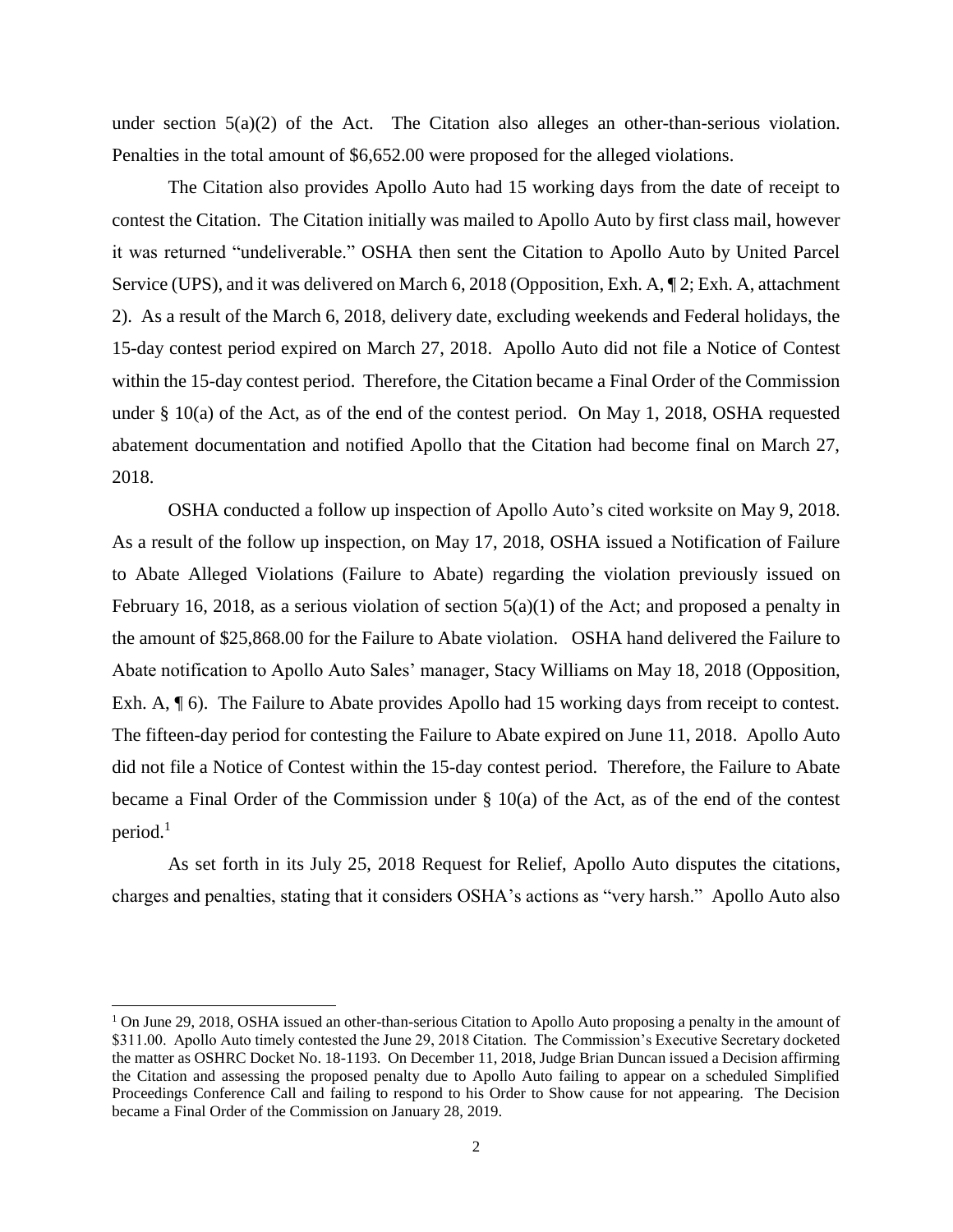provided in the filing the name and telephone number for attorney Afton Izen, advising that Ms. Izen would contact OSHA to resolve the matter.<sup>2</sup>

### **DISCUSSION**

Pursuant to the requirements of the Act, an employer is required to notify the Secretary of its intent to contest (Notice of Contest) a Citation within 15 working days of receipt. Failure to timely file a Notice of Contest results in the Citation becoming a final order of the Commission by operation of law. Apollo Auto's contest was filed with the Commission on July 25, 2018, (nearly four months after receiving the Citation, and approximately six weeks after receiving the Failure to Abate), outside of the requisite 15-day period set out in the Act.

An employer who has filed an untimely Notice of Contest may be granted relief under Rule 60(b) in certain circumstances. *George Harms Constr. Co. v. Chao*, 371 F.3d 156 (3d Cir. 2004). A late filing may be excused under Rule 60(b)(1) if the final order was entered as a result of "mistake, inadvertence, surprise or excusable neglect." A late filing also may be excused under Rule 60(b)(3), if the late filing was caused by the Secretary's "deception or failure to follow proper procedures." *See Branciforte Builders*, *Inc.*, 9 BNA OSHC 2113, 2116-17 (No. 80-1920, 1981); *B.J. Hughes*, *Inc*., 7 BNA OSHC 1471, 1476 (No. 76-2165, 1979); *Keppel's Inc.*, 7 BNA OSHC 1442, 1443-44 (No. 77-3020, 1979). In addition, a late filing may be excused under Rule 60(b)(6), for any other reason that justifies relief, such as when "absence, illness, or a similar disability prevent[s] a party from acting to protect its interests." *Branciforte Builders*, 9 BNA OSHC at 2117. The moving party has the burden of proving it is entitled to relief under Rule 60(b). Apollo Auto has failed to provide sufficient proof that it is entitled to relief.

In determining whether the late filing of a Notice of Contest may be found to be due to "excusable neglect" under Rule  $60(b)(1)$ , the equitable analysis enunciated by the Supreme Court in *Pioneer Inv. Services Co. v. Brunswick Associates Ltd. Partnership* 507 U.S. 380 (1993) is applicable. *[George Harms Constr. Co.,](http://www.westlaw.com/Find/Default.wl?rs=dfa1.0&vr=2.0&DB=506&FindType=Y&ReferencePositionType=S&SerialNum=2004560020&ReferencePosition=163) supra.* In *Pioneer* the Court held that "excusable neglect" is determined based upon equitable considerations that take into account all relevant circumstances, and includes consideration of the following factors: (1) the danger of prejudice to the opposing party; (2) the length of the delay and its potential impact on the proceedings; (3) the

 $\overline{a}$ 

<sup>&</sup>lt;sup>2</sup> Ms. Izen has not filed a Notice of Appearance in this matter. On November 6, 2018, Ms. Izen advised the Court that she would not be representing Apollo Auto in this matter.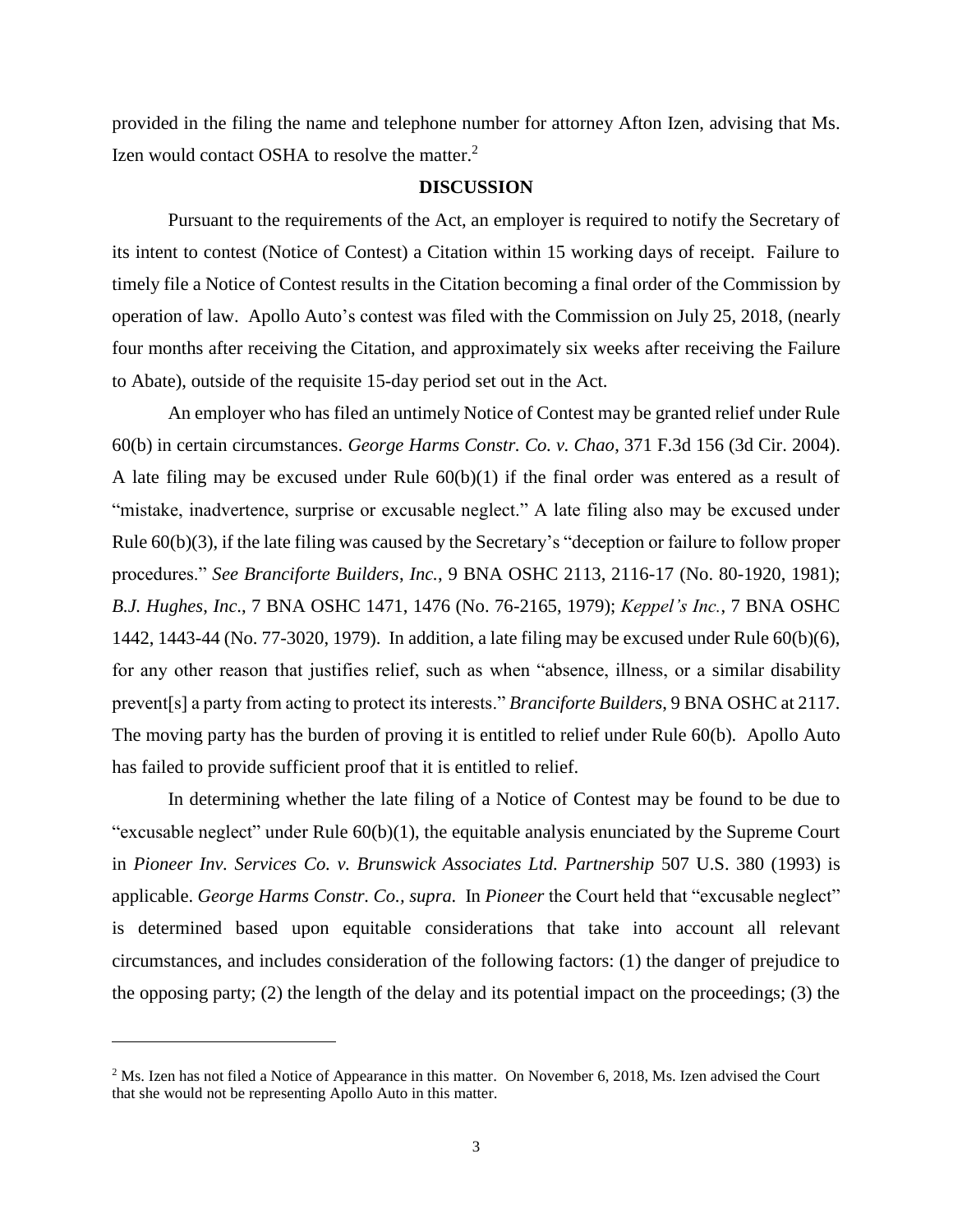reason for the delay, including whether it was within the reasonable control of the party seeking relief, and (4) whether the party seeking relief acted in good faith. *Id.* [at 395;](http://www.westlaw.com/Find/Default.wl?rs=dfa1.0&vr=2.0&DB=780&FindType=Y&ReferencePositionType=S&SerialNum=1993072396&ReferencePosition=395) *see also [Northwest](http://www.westlaw.com/Find/Default.wl?rs=dfa1.0&vr=2.0&DB=0003227&FindType=Y&SerialNum=1999284282)  [Conduit Corp.](http://www.westlaw.com/Find/Default.wl?rs=dfa1.0&vr=2.0&DB=0003227&FindType=Y&SerialNum=1999284282)*, [18 BNA OSHC 1948, 1951 \(No. 97-851, 1999\). "](http://www.westlaw.com/Find/Default.wl?rs=dfa1.0&vr=2.0&DB=0003227&FindType=Y&SerialNum=1999284282)[N]either a lack of prejudice to the Secretary nor good faith on the part of Respondent in attempting to comply with the statutory filing requirement alone will excuse a late filing." *[Prime Roofing Corp.](http://www.westlaw.com/Find/Default.wl?rs=dfa1.0&vr=2.0&DB=0003227&FindType=Y&SerialNum=2024060162)*[, 23 BNA OSHC 1329 \(No.](http://www.westlaw.com/Find/Default.wl?rs=dfa1.0&vr=2.0&DB=0003227&FindType=Y&SerialNum=2024060162)  [07-1409, 2010\).](http://www.westlaw.com/Find/Default.wl?rs=dfa1.0&vr=2.0&DB=0003227&FindType=Y&SerialNum=2024060162)

The Commission has held that whether the reason for the delay was within the control of the respondent is a "key factor" in determining the presence of "excusable neglect." *A. S. Ross, Inc.,* 19 BNA OSHC 1147 (No. 99-0945, 2000); *See also Calhar Constr.*, *Inc*., 18 BNA OSHC 2151 (No. 98-0367, 2000). A party seeking relief under Rule 60(b)(6) "must show 'extraordinary circumstances' suggesting that the party is faultless in the delay."

Where a party is partly to blame for the delayed filing, relief from the final order must be sought under Rule 60(b)(1) and the party's neglect must be excusable. *See Pioneer Investment Serv.*, 507 U.S. at 393*.* The Commission requires an employer to exercise due diligence before it will find excusable neglect. *Keefe Earth Boring Company, Inc.*, [14 BNA OSHC 2187, 2192 \(No.](http://www.westlaw.com/Find/Default.wl?rs=dfa1.0&vr=2.0&DB=0003227&FindType=Y&SerialNum=1991434415)  [88-2521, 1991\);](http://www.westlaw.com/Find/Default.wl?rs=dfa1.0&vr=2.0&DB=0003227&FindType=Y&SerialNum=1991434415) *Craig Mechanical*, 16 BNA OSHC at 1763.

It is the Secretary's burden to establish service of the Citation. Apollo Auto does not dispute the Citation was served. It also is not disputed that Apollo Auto did not contest the Citation and Failure to Abate within the requisite time periods. Apollo Auto's contest letter was received by Commission on July 25, 2018, well after the final contest due dates. Therefore, by operation of law, the Citation, Failure to Abate and proposed penalties must be deemed Final Orders of the Commission, unless Apollo Auto can demonstrate it is entitled to relief.

The Court finds Apollo Auto has not demonstrated it is entitled to relief. Neither the record evidence nor Apollo Auto's explanations for its late filing show deception or a failure to follow proper procedures on behalf of the Secretary. Apollo Auto received the Citation and the Failure to Abate. Both unambiguously provide in conspicuous typeface that Apollo Auto had 15 working days after receipt within which to file a notice of contest. Therefore, the Court finds the Secretary did not engage in deception and followed proper procedures in this matter.

The only reason Apollo Auto has provided to the Court for the delay is that it considers OSHA's actions to be "very harsh." This provides insufficient basis for the Court to conclude that the reason for the delay was not under Apollo Auto's control. Therefore, the Court finds the delay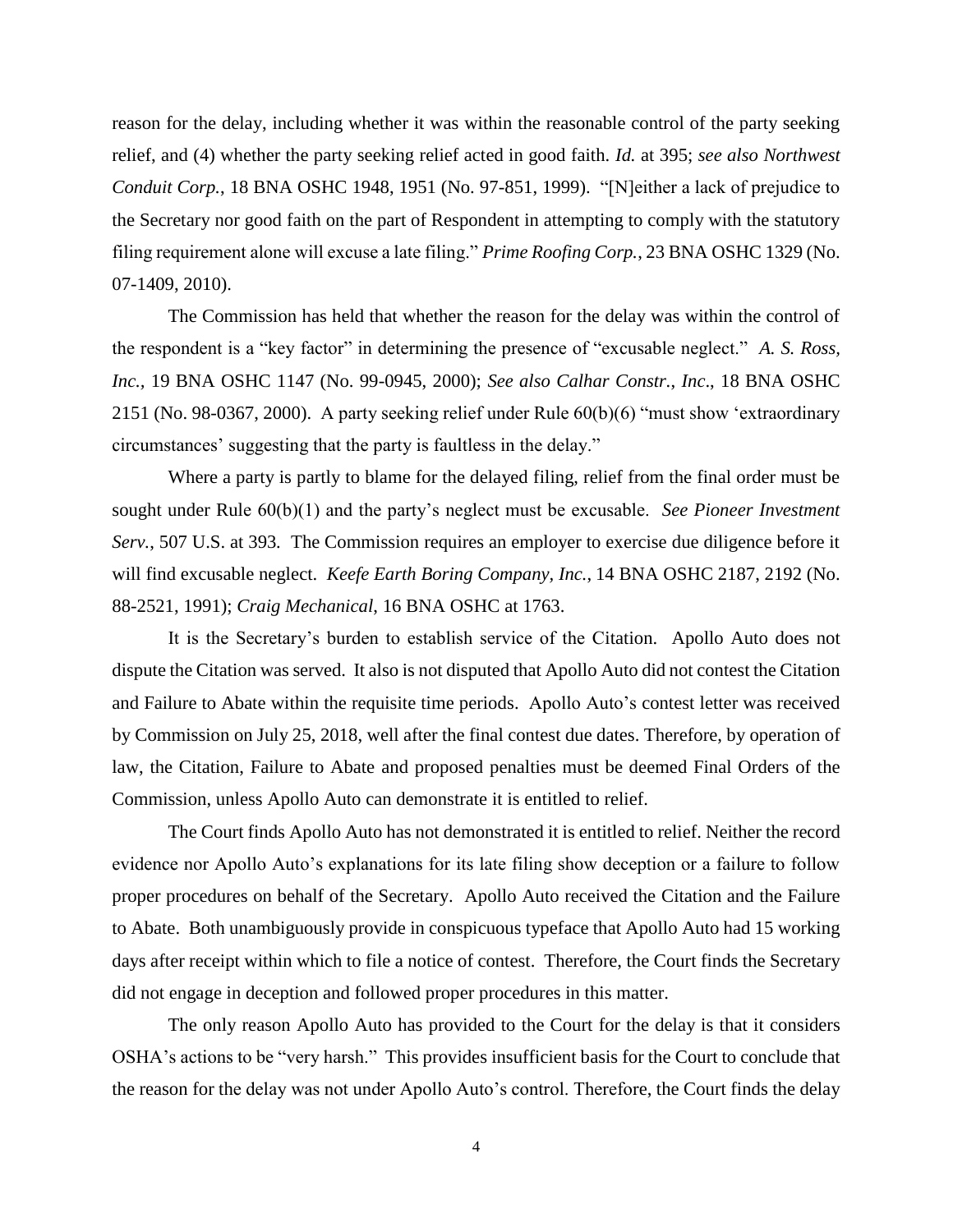was within Apollo Auto's control. The Court finds that Apollo Auto failed to exercise due diligence and was simply negligent in failing to file contests before the expiration of the contest periods. The Commission has long held an employer's mere carelessness or negligence, even by a layperson, in failing to timely file a Notice of Contest does not amount to "excusable neglect" that would justify relief under [Rule 60\(b\).](http://www.westlaw.com/Find/Default.wl?rs=dfa1.0&vr=2.0&DB=1004365&DocName=USFRCPR60&FindType=L) *Acrom Constr. Serv.*, 15 BNA OSHC 1123, 1126 (No. 88-2291, 1991).

Apollo Auto has not provided the Court evidence regarding any good faith efforts to timely contest. However, the Secretary asserts in his motion Apollo represented it was unable to respond because of preoccupation with personal family medical issues (Opposition, p. 7). The record does not demonstrate that Apollo Auto made any efforts prior to the statutory filing deadline or immediately after, regarding the Citation or Failure to Abate. Therefore, the Court finds that Apollo Auto did not make a good faith effort to comply.

The Court also finds that Apollo Auto has not alleged a meritorious defense, which is also required for relief. An employer must also establish the presence of a meritorious defense for Rule 60(b)(1) relief. *Northwest Conduit Corp.* A meritorious defense is one that is valid at law with respect to the underlying action. *Park Nursing Center, Inc., v. Samuels,* 766 F.2d 261, 264 (6<sup>th</sup>) Cir. 1985). The presence of a meritorious defense is "satisfied with minimal allegations that the employer could prove a defense if given the opportunity." *Jackson Assoc. of Nassau*, 16 BNA OSHC 1261, 1267 (No. 91-0438, 1993).

The Secretary has not argued that he is prejudiced by the late filing. Therefore, the Court finds the Secretary is not prejudiced by the late filing. However, a lack of prejudice to the Secretary, alone, will not excuse a late filing. *Prime Roofing Corp*., 23 BNA OSHC 1329 (No. 07-1409, 2010).

 The final consideration is the impact of the delayed filing on the judicial proceedings. The delayed filing in this matter would not adversely impact the proceedings.

Having considered all factors enunciated in *Pioneer,* relief from the Final Order in this matter is not warranted. Apollo Auto's control over the delay and its lack of good faith are determinative. Apollo Auto has not shown "extraordinary circumstances" suggesting that it is faultless in the delay" as required for relief under Rule 60(b)(6).